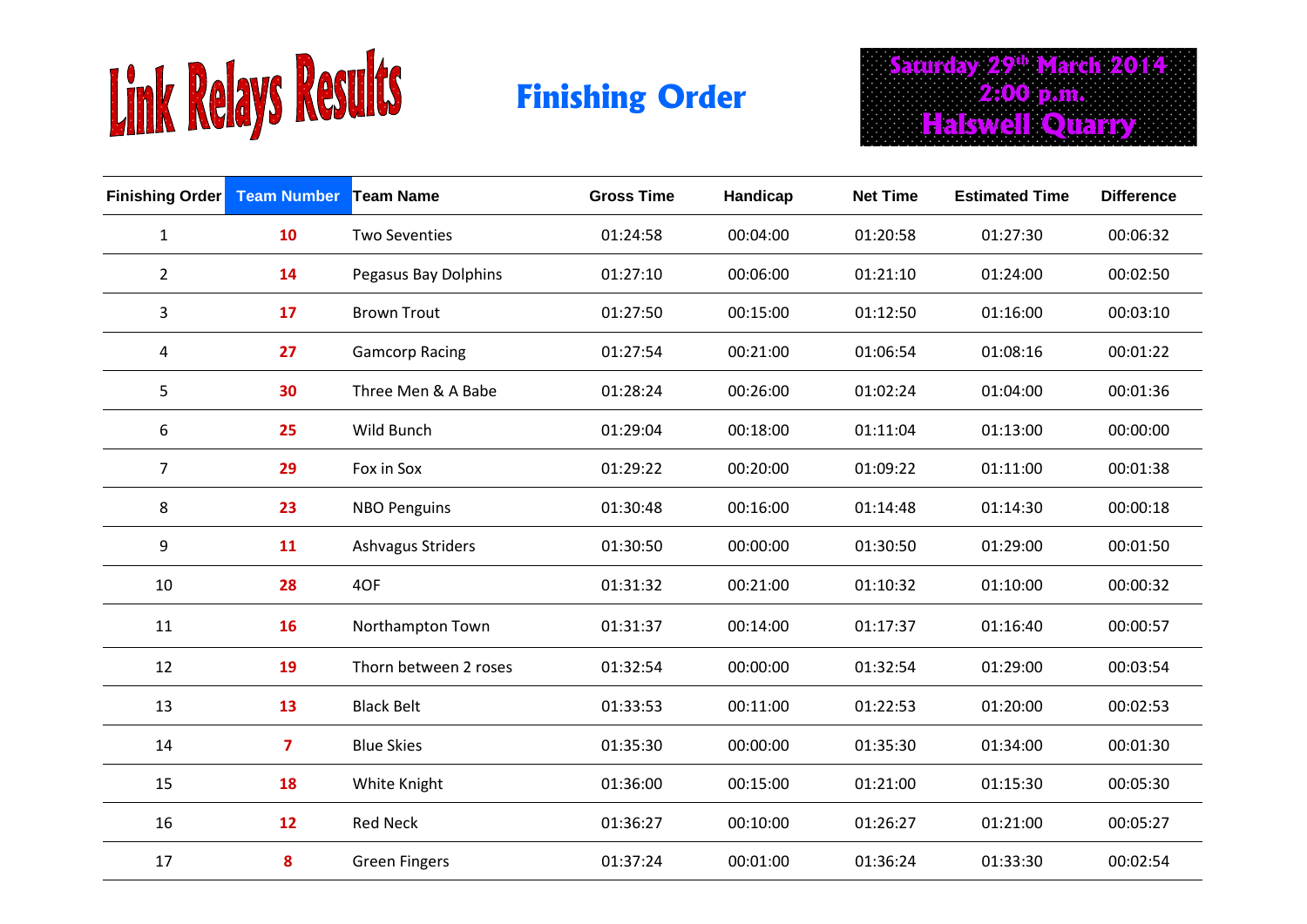

## **Fastest Team Times**

Saturday 29<sup>th</sup> March 2014  **2:00 p.m. Halswell Quarry**

| Finishing Order Team Number Team Name |                |                               | <b>Gross Time</b> | Handicap | <b>Net Time</b> | <b>Estimated Time</b> | <b>Difference</b> |
|---------------------------------------|----------------|-------------------------------|-------------------|----------|-----------------|-----------------------|-------------------|
| 5                                     | 30             | Three Men & A Babe            | 01:28:24          | 00:26:00 | 01:02:24        | 01:04:00              | 00:01:36          |
| 4                                     | 27             | <b>Gamcorp Racing</b>         | 01:27:54          | 00:21:00 | 01:06:54        | 01:08:16              | 00:01:22          |
| $\overline{7}$                        | 29             | Fox in Sox                    | 01:29:22          | 00:20:00 | 01:09:22        | 01:11:00              | 00:01:38          |
| 10                                    | 28             | 4OF                           | 01:31:32          | 00:21:00 | 01:10:32        | 01:10:00              | 00:00:32          |
| 6                                     | 25             | Wild Bunch                    | 01:29:04          | 00:18:00 | 01:11:04        | 01:13:00              | 00:00:00          |
| 3                                     | 17             | <b>Brown Trout</b>            | 01:27:50          | 00:15:00 | 01:12:50        | 01:16:00              | 00:03:10          |
| 8                                     | 23             | <b>NBO Penguins</b>           | 01:30:48          | 00:16:00 | 01:14:48        | 01:14:30              | 00:00:18          |
| 11                                    | 16             | Northampton Town<br>Wanderers | 01:31:37          | 00:14:00 | 01:17:37        | 01:16:40              | 00:00:57          |
| $\mathbf{1}$                          | 10             | <b>Two Seventies</b>          | 01:24:58          | 00:04:00 | 01:20:58        | 01:27:30              | 00:06:32          |
| 15                                    | 18             | White Knight                  | 01:36:00          | 00:15:00 | 01:21:00        | 01:15:30              | 00:05:30          |
| $\overline{2}$                        | 14             | Pegasus Bay Dolphins          | 01:27:10          | 00:06:00 | 01:21:10        | 01:24:00              | 00:02:50          |
| 13                                    | 13             | <b>Black Belt</b>             | 01:33:53          | 00:11:00 | 01:22:53        | 01:20:00              | 00:02:53          |
| 16                                    | 12             | <b>Red Neck</b>               | 01:36:27          | 00:10:00 | 01:26:27        | 01:21:00              | 00:05:27          |
| 9                                     | 11             | Ashvagus Striders             | 01:30:50          | 00:00:00 | 01:30:50        | 01:29:00              | 00:01:50          |
| 12                                    | 19             | Thorn between 2 roses         | 01:32:54          | 00:00:00 | 01:32:54        | 01:29:00              | 00:03:54          |
| 14                                    | $\overline{7}$ | <b>Blue Skies</b>             | 01:35:30          | 00:00:00 | 01:35:30        | 01:34:00              | 00:01:30          |
| 17                                    | 8              | <b>Green Fingers</b>          | 01:37:24          | 00:01:00 | 01:36:24        | 01:33:30              | 00:02:54          |